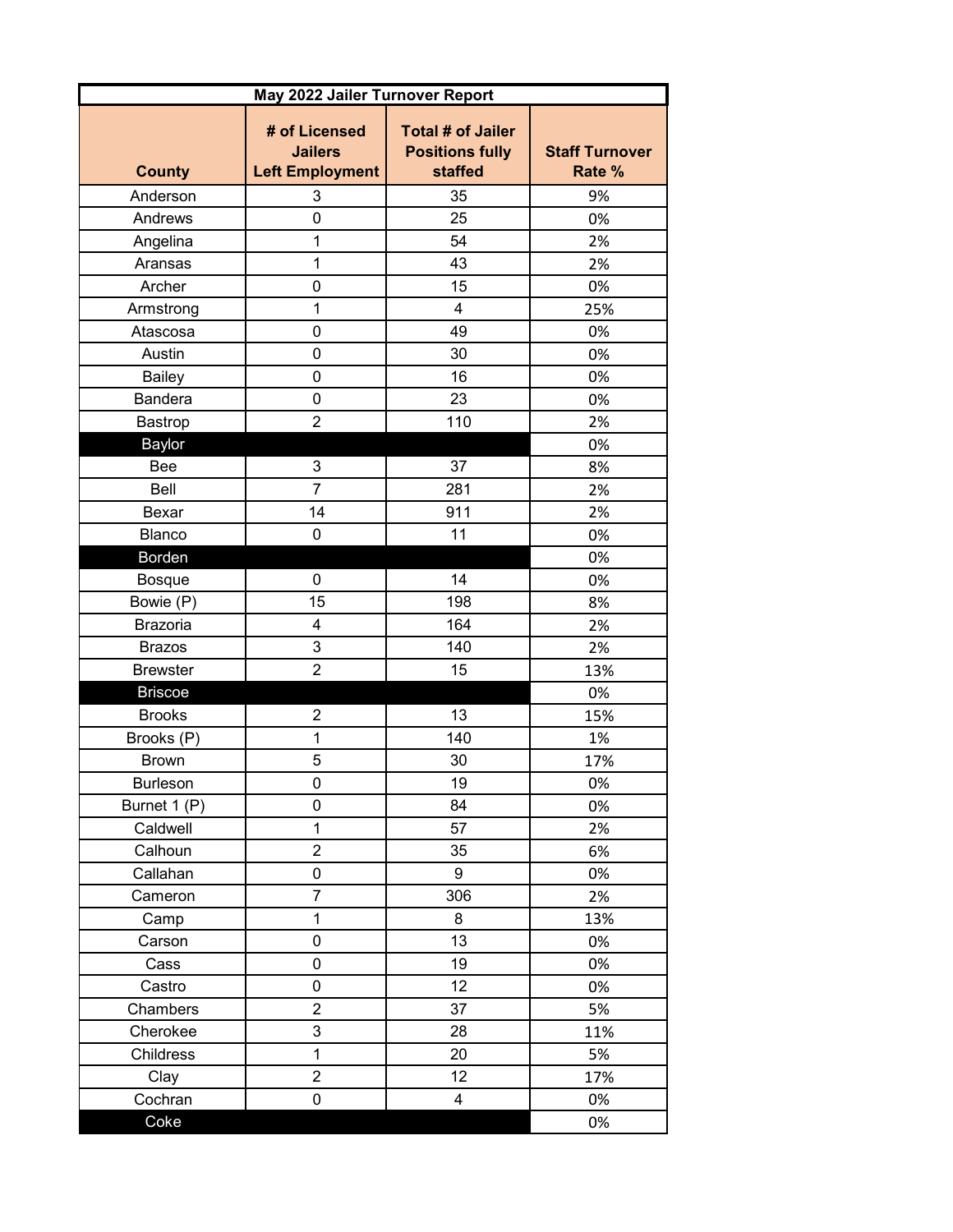| Coleman            | $\overline{2}$          | 11                      | 18% |
|--------------------|-------------------------|-------------------------|-----|
| Collin             | 10                      | 285                     | 4%  |
| Collingsworth      | 0                       | 6                       | 0%  |
| Colorado           | $\mathbf{1}$            | 22                      | 5%  |
| Comal              | 8                       | 156                     | 5%  |
| Comanche           | 0                       | 15                      | 0%  |
| Concho             | 0                       | $\overline{\mathbf{4}}$ | 0%  |
| Cooke              | 0                       | 45                      | 0%  |
| Coryell            | $\overline{\mathbf{4}}$ | 32                      | 13% |
| Cottle             |                         |                         | 0%  |
| Crane              | 0                       | 8                       | 0%  |
| Crockett           | 0                       | 9                       | 0%  |
| Crosby             | 0                       | 4                       | 0%  |
| Culberson          | 0                       | 10                      | 0%  |
| Dallam-Hartley     | 0                       | 15                      | 0%  |
| Dallas             | 18                      | 1481                    | 1%  |
| Dawson             | 0                       | 11                      | 0%  |
| Deaf Smith         | $\mathbf 1$             | 43                      | 2%  |
| Delta              | $\mathsf 0$             | 11                      | 0%  |
| Denton             | 8                       | 426                     | 2%  |
| <b>DeWitt</b>      | 0                       | 30                      | 0%  |
| <b>Dickens</b>     | 0                       | 6                       | 0%  |
| Dimmit             | 0                       | 23                      | 0%  |
| Donley             | 0                       | 5                       | 0%  |
| Duval              | 0                       | 12                      | 0%  |
| Eastland           | 0                       | 17                      | 0%  |
| Ector              | 3                       | 165                     | 2%  |
| Edwards            | $\mathbf 0$             | $\overline{7}$          | 0%  |
| El Paso            | 8                       | 583                     | 1%  |
| Ellis              | $\overline{c}$          | 120                     | 2%  |
| Erath              | $\overline{3}$          | 33                      | 9%  |
| Falls (P)          | 0                       | 26                      | 0%  |
| Fannin 1 and 2 (P) | 14                      | 150                     | 9%  |
| Fayette            | 0                       | 15                      | 0%  |
| Fisher             | 0                       | 12                      | 0%  |
| Floyd              |                         |                         | 0%  |
| Foard              |                         |                         | 0%  |
| Fort Bend          | $\overline{c}$          | 363                     | 1%  |
| Franklin           | 0                       | 10                      | 0%  |
| Freestone          | 0                       | 12                      | 0%  |
| Frio               | 0                       | 26                      | 0%  |
| Gaines             | 0                       | 14                      | 0%  |
| Galveston          | 6                       | 259                     | 2%  |
| Garza              | 0                       | 21                      | 0%  |
| Gillespie          | 0                       | 24                      | 0%  |
| Glasscock          | 0                       | 6                       | 0%  |
| Goliad             | 0                       | 12                      | 0%  |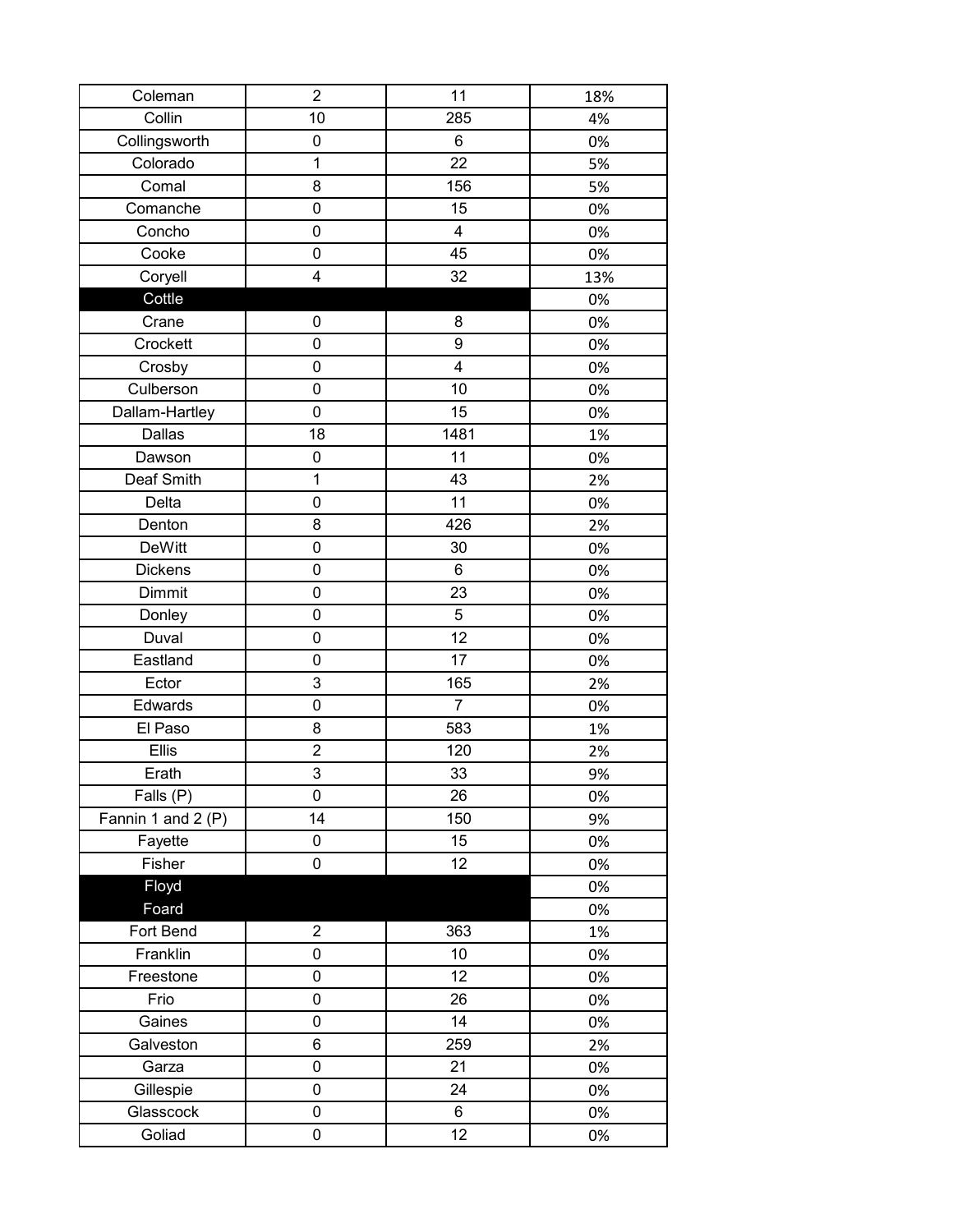| Gonzales          | 0                   | 24             | 0%  |
|-------------------|---------------------|----------------|-----|
| Gray              | 0                   | 22             | 0%  |
| Grayson           | $\mathsf{O}\xspace$ | 111            | 0%  |
| Gregg             | 3                   | 174            | 2%  |
| Grimes            | $\mathbf 0$         | 24             | 0%  |
| Guadalupe         | $\mathbf{1}$        | 89             | 1%  |
| Hale              | 1                   | 38             | 3%  |
| Hall              | $\mathsf{O}\xspace$ | 5              | 0%  |
| Hamilton          | $\mathbf 0$         | 3              | 0%  |
| Hansford          | $\mathsf 0$         | 6              | 0%  |
| Hardeman          | $\overline{2}$      | 8              | 25% |
| Hardin            | $\mathbf{1}$        | 28             | 4%  |
| Harris            | 36                  | 2015           | 2%  |
| Harrison          | 1                   | 52             | 2%  |
| Hartley           |                     |                | 0%  |
| Haskell (P)       | 3                   | 130            | 2%  |
| Hays              | $\overline{c}$      | 198            | 1%  |
| Hemphill          | $\mathsf 0$         | $\overline{7}$ | 0%  |
| Henderson         | $\overline{2}$      | 103            | 2%  |
| Hidalgo           | 25                  | 413            | 6%  |
| Hidalgo (P)       |                     |                | 0%  |
| Hill              | 0                   | 30             | 0%  |
| Hockley           | 0                   | 18             | 0%  |
| Hood              | $\mathsf 0$         | 51             | 0%  |
| Hopkins           | 3                   | 33             | 9%  |
| Houston           | 3                   | 24             | 13% |
| Howard            | $\pmb{0}$           | 24             | 0%  |
| Hudspeth          | $\mathbf 0$         | 12             | 0%  |
| Hunt              | 4                   | 82             | 5%  |
| Hutchinson        | $\mathbf 0$         | 17             | 0%  |
| Irion             |                     |                | 0%  |
| Jack              | 0                   | 13             | 0%  |
| Jackson           | $\overline{2}$      | 18             | 11% |
| Jasper            | $\mathbf{1}$        | 24             | 4%  |
| <b>Jeff Davis</b> |                     |                | 0%  |
| Jefferson         | 8                   | 239            | 3%  |
| Jefferson (P)     | $\mathbf 1$         | 71             | 1%  |
| Jim Hogg          | 0                   | 11             | 0%  |
| Jim Wells         | $\mathbf{1}$        | 21             | 5%  |
| Johnson (P)       | $\overline{7}$      | 253            | 3%  |
| Jones             | $\mathbf 0$         | 20             | 0%  |
| Karnes            | $\overline{2}$      | 132            | 2%  |
| Karnes (P)        | 0                   | 13             | 0%  |
| Kaufman           | 3                   | 129            | 2%  |
| Kendall           | 1                   | 32             | 3%  |
| Kenedy            |                     |                | 0%  |
| Kent              |                     |                | 0%  |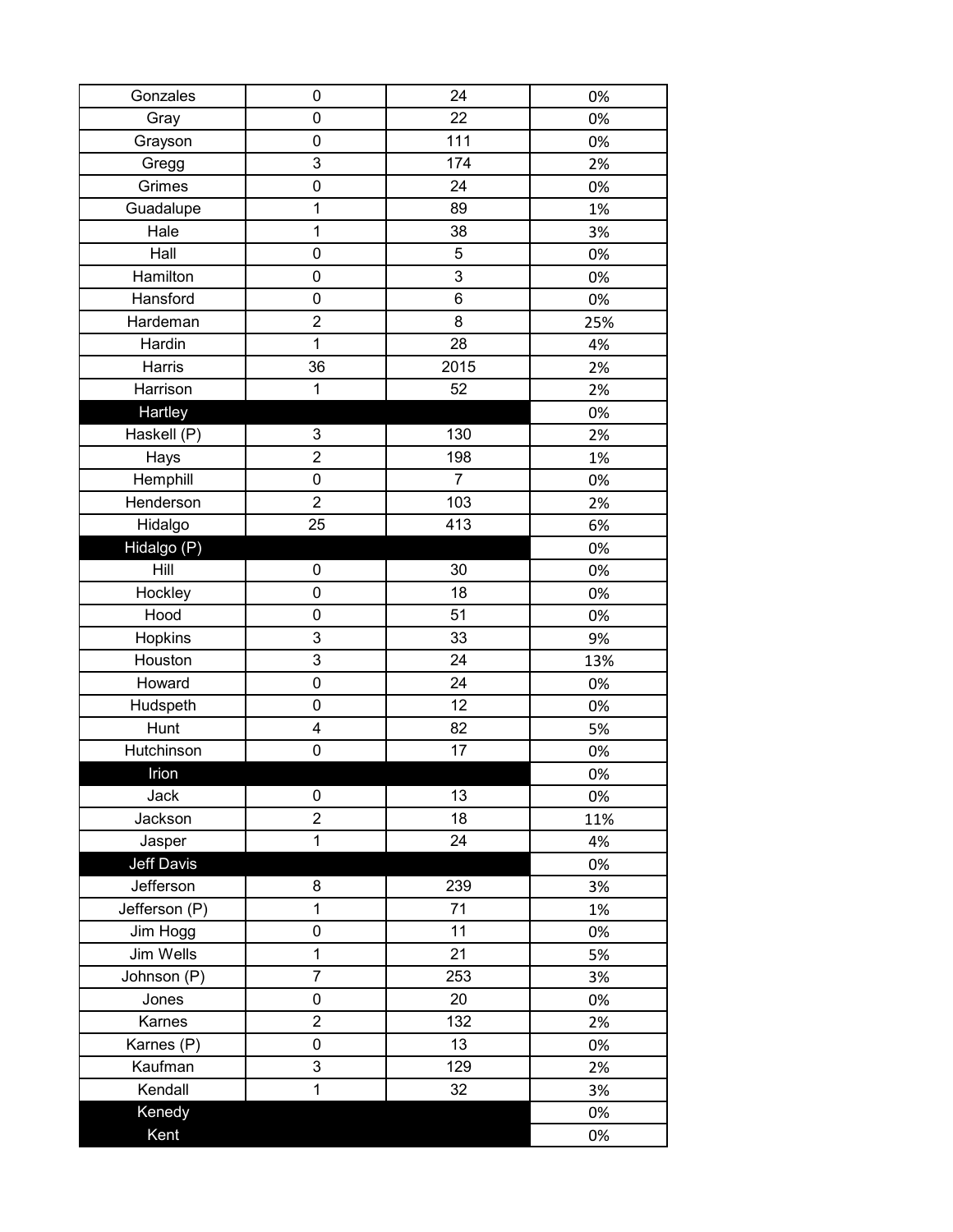| Kerr          | $\mathbf 1$         | 42             | 2%  |
|---------------|---------------------|----------------|-----|
| Kimble        | 0                   | 5              | 0%  |
| King          |                     |                | 0%  |
| Kinney        | $\mathbf{1}$        | $\overline{7}$ | 14% |
| Kleberg       | 6                   | 40             | 15% |
| Knox          | $\mathbf 1$         | 6              | 17% |
| La Salle      | 0                   | 12             | 0%  |
| Lamar         | $\overline{c}$      | 38             | 5%  |
| Lamb          | $\mathbf{1}$        | 12             | 8%  |
| Lampasas      | $\mathbf 0$         | 28             | 0%  |
| Lavaca        | 0                   | 12             | 0%  |
| Lee           | 0                   | 22             | 0%  |
| Leon          | $\mathbf 1$         | 13             | 8%  |
| Liberty (P)   | 6                   | 72             | 8%  |
| Limestone     | 3                   | 44             | 7%  |
| Limestone (P) |                     |                | 0%  |
| Lipscomb      | 0                   | $\overline{7}$ | 0%  |
| Live Oak      | 3                   | 21             | 14% |
| Llano         | $\mathbf 0$         | 12             | 0%  |
| Loving        |                     |                | 0%  |
| Lubbock       | 5                   | 337            | 1%  |
| Lynn          | 0                   | 10             | 0%  |
| Madison       | $\mathbf{1}$        | 14             | 7%  |
| Marion        | $\mathbf 0$         | 8              | 0%  |
| Martin        | $\mathbf 1$         | 10             | 10% |
| Mason         | 0                   | 5              | 0%  |
| Matagorda     | $\mathsf{O}\xspace$ | 27             | 0%  |
| Maverick      | $\overline{2}$      | 30             | 7%  |
| Maverick (P)  |                     |                | 0%  |
| McCulloch     | 0                   | 10             | 0%  |
| McLennan      | 8                   | 382            | 2%  |
| McLennan (P)  |                     |                | 0%  |
| McMullen      |                     |                | 0%  |
| Medina        | 0                   | 31             | 0%  |
| Menard        | 0                   | 5              | 0%  |
| Midland       | 4                   | 96             | 4%  |
| Milam         | $\mathbf 1$         | 35             | 3%  |
| Mills         | 0                   | 12             | 0%  |
| Mitchell      | $\mathsf{O}\xspace$ | 13             | 0%  |
| Montague      | $\mathbf{1}$        | 20             | 5%  |
| Montgomery    | 5                   | 256            | 2%  |
| Moore         | $\mathbf 1$         | 16             | 6%  |
| Morris        | $\mathsf 0$         | 14             | 0%  |
| Motley        |                     |                | 0%  |
| Nacogdoches   | $\overline{2}$      | 45             | 4%  |
| Navarro       | $\overline{c}$      | 72             | 3%  |
| Newton        | 0                   | 10             | 0%  |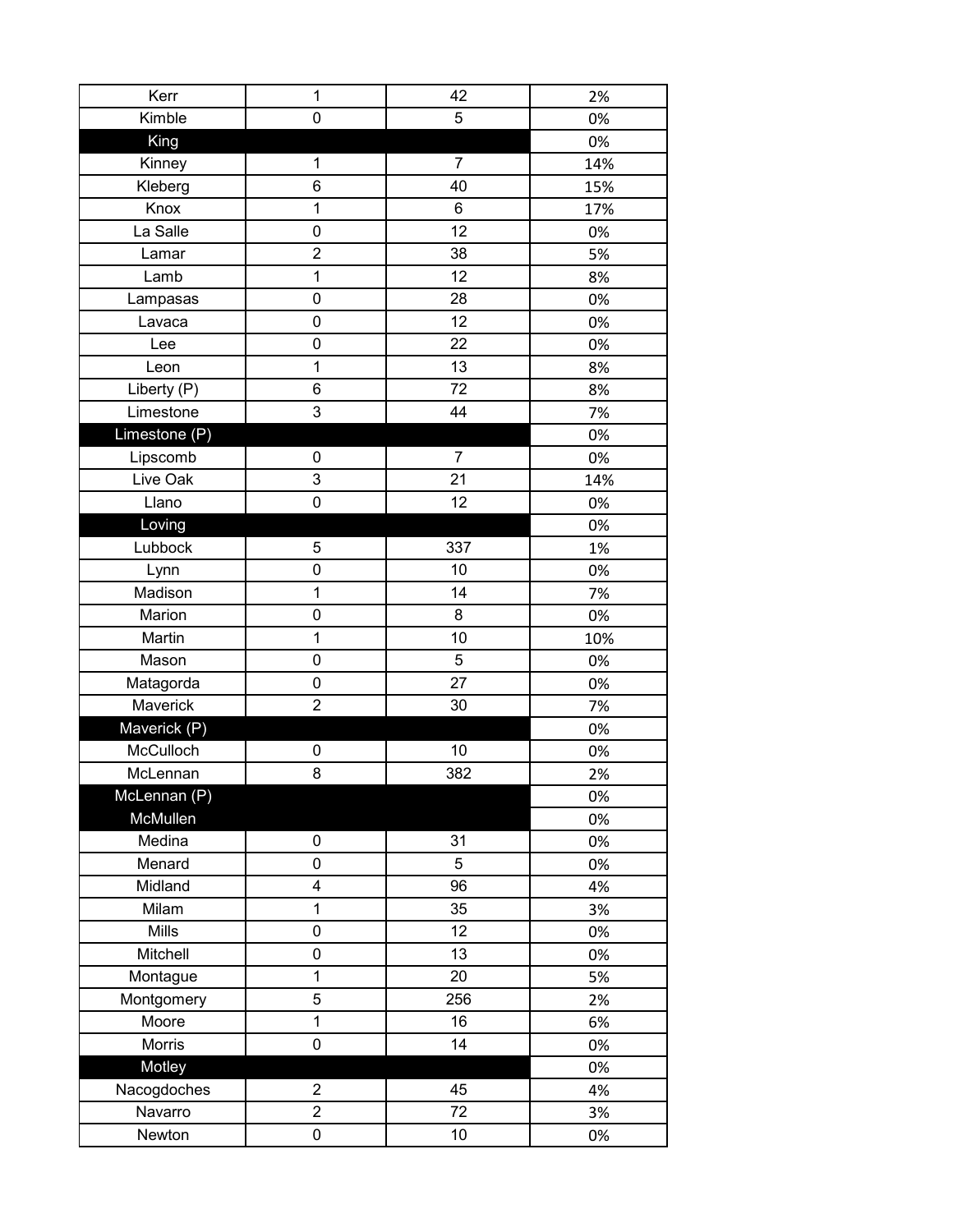| Nolan            | $\overline{c}$          | 19             | 11% |
|------------------|-------------------------|----------------|-----|
| <b>Nueces</b>    | 11                      | 227            | 5%  |
| Ochiltree        | 0                       | 11             | 0%  |
| Oldham           | 0                       | 12             | 0%  |
| Orange           | 1                       | 55             | 2%  |
| Palo Pinto       | $\overline{1}$          | 31             | 3%  |
| Panola           | $\overline{2}$          | 27             | 7%  |
| Parker (P)       | 12                      | 78             | 15% |
| Parmer           | $\pmb{0}$               | 13             | 0%  |
| Pecos            | $\mathbf 1$             | 11             | 9%  |
| Polk             | $\pmb{0}$               | 52             | 0%  |
| Potter           | 6                       | 130            | 5%  |
| Presidio         | $\mathbf 1$             | 18             | 6%  |
| Rains            | 0                       | 11             | 0%  |
| Randall          | 4                       | 112            | 4%  |
| Reagan           | $\mathbf{1}$            | 16             | 6%  |
| Real             | $\mathsf 0$             | $\,6$          | 0%  |
| <b>Red River</b> | $\mathbf 1$             | 20             | 5%  |
| Reeves           | $\mathbf 0$             | 29             | 0%  |
| Refugio          | $\mathbf{1}$            | 19             | 5%  |
| Roberts          | 0                       | 3              | 0%  |
| Robertson        | $\pmb{0}$               | 14             | 0%  |
| Rockwall         | 3                       | 99             | 3%  |
| Runnels          | $\mathsf 0$             | 20             | 0%  |
| <b>Rusk</b>      | 0                       | 31             | 0%  |
| Sabine           | 0                       | 9              | 0%  |
| San Augustine    | 1                       | 10             | 10% |
| San Jacinto      | $\overline{2}$          | 25             | 8%  |
| San Patricio     | $\mathbf 1$             | 43             | 2%  |
| San Saba         | 0                       | $\overline{7}$ | 0%  |
| Schleicher       | $\mathbf 0$             | 6              | 0%  |
| Scurry           | 1                       | 23             | 4%  |
| Shackelford      | $\mathsf 0$             | 10             | 0%  |
| Shelby           | $\overline{\mathbf{c}}$ | 13             | 15% |
| Sherman          | 0                       | 10             | 0%  |
| Smith            | 8                       | 239            | 3%  |
| Somervell        | 0                       | 12             | 0%  |
| <b>Starr</b>     | $\mathbf{1}$            | 55             | 2%  |
| Stephens         | $\pmb{0}$               | 13             | 0%  |
| Sterling         |                         |                | 0%  |
| Stonewall        | 0                       | 6              | 0%  |
| Sutton           | 0                       | 5              | 0%  |
| Swisher          | 0                       | 6              | 0%  |
| Tarrant          | 11                      | 750            | 1%  |
| Taylor           | 3                       | 142            | 2%  |
| Terrell          | 0                       | 5              | 0%  |
| Terry            | $\pmb{0}$               | 18             | 0%  |